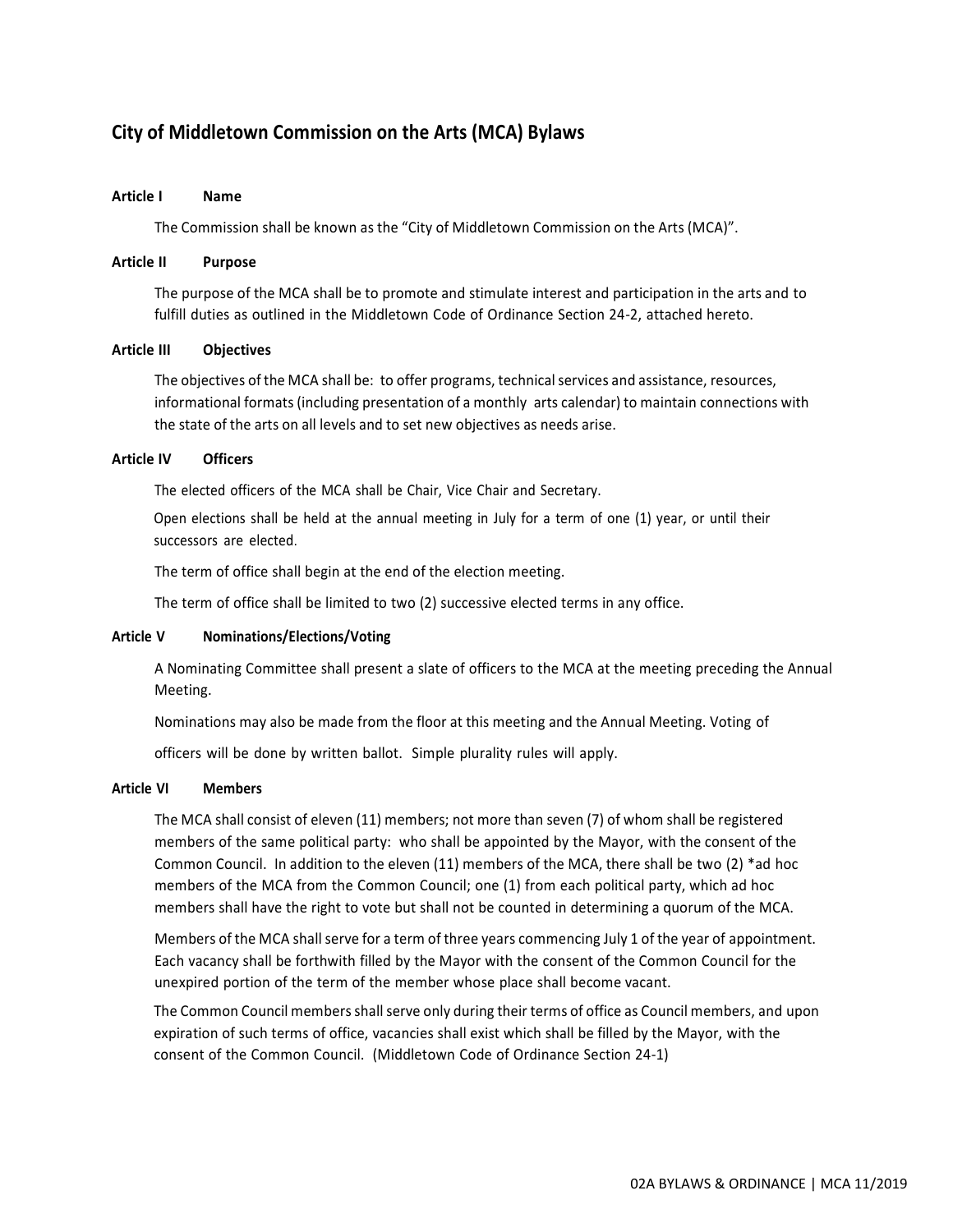# **Article VII Meetings**

The Annual Meeting shall be held in July.

The MCA shall regularly meet on the fourth Wednesday of each month (except in November and December, when meeting will take place on third Wednesday of each month) or such other day as the Chair may designate at a time and place agreed upon by the majority of MCA members in conformity with required City and State regulations. Six (6) members of the MCA shall constitute a quorum.

Other meetings of the MCA may be held at the call of the Chair or any two members of the MCA and/or upon recommendation of the MCA Coordinator.

# **Article VIII Attendance**

"A member of any board, agency, department or commission or committee (of the City) who shall absent himself therefrom for three consecutive meetings without good cause shown, may upon the recommendation of the Chairman or Director thereof and upon the approval by the appointing authority may be ordered removed therefrom by the Mayor, whereupon the appointing authority shall fill the unexpired term created by such vacancy." (Per City Charter, Chapter V, Section 3C inclusive)

# **Article IX Reports**

The MCA, through the MCA Coordinator, shall make a semi-annual report to the Mayor and the Common Council.

### **Article X Committees**

Executive Committee: Shall be comprised of the officers of the MCA. The Executive Committee is empowered to complete items on the MCA agenda not covered at the MCA meeting. In handling agenda items outside of MCA meetings, the Executive Committee will consider committee and/or staff recommendations and budgeted expenditures when making decisions. Items outside of Committee and budget, of a routine nature, will also be handled by the Executive Committee. Items of an extraordinary nature, as designated by the Executive Committee, will result in full MCA contact and/or special meeting. Executive Committee decisions will be reported at the earliest MCAmeeting.

Nominating Committee: The Nominating Committee shall consist of three members; the membersshall be appointed by the Chair with the advice and consent of the MCA at the first regular meeting of the Chair's term of office.

Members of the Nominating Committee shall be eligible for nomination as officers but, if elected, are ineligible to serve on the Nominating committee.

The duties of the Nominating Committee shall be:

- to present a slate of officers at the meeting preceding the Annual Meeting in July;
- to present a list of suggested needed talents and/or names of citizens to serve on the MCA to the Chair for presentation to the Mayor as an advisory consideration ;
- to work in conjunction with staff in over-seeing the on-going orientation of new membersto the MCA and to work in conjunction with staff in overseeing the retention of MCA members; and,
- to follow-up absences of members from meetings.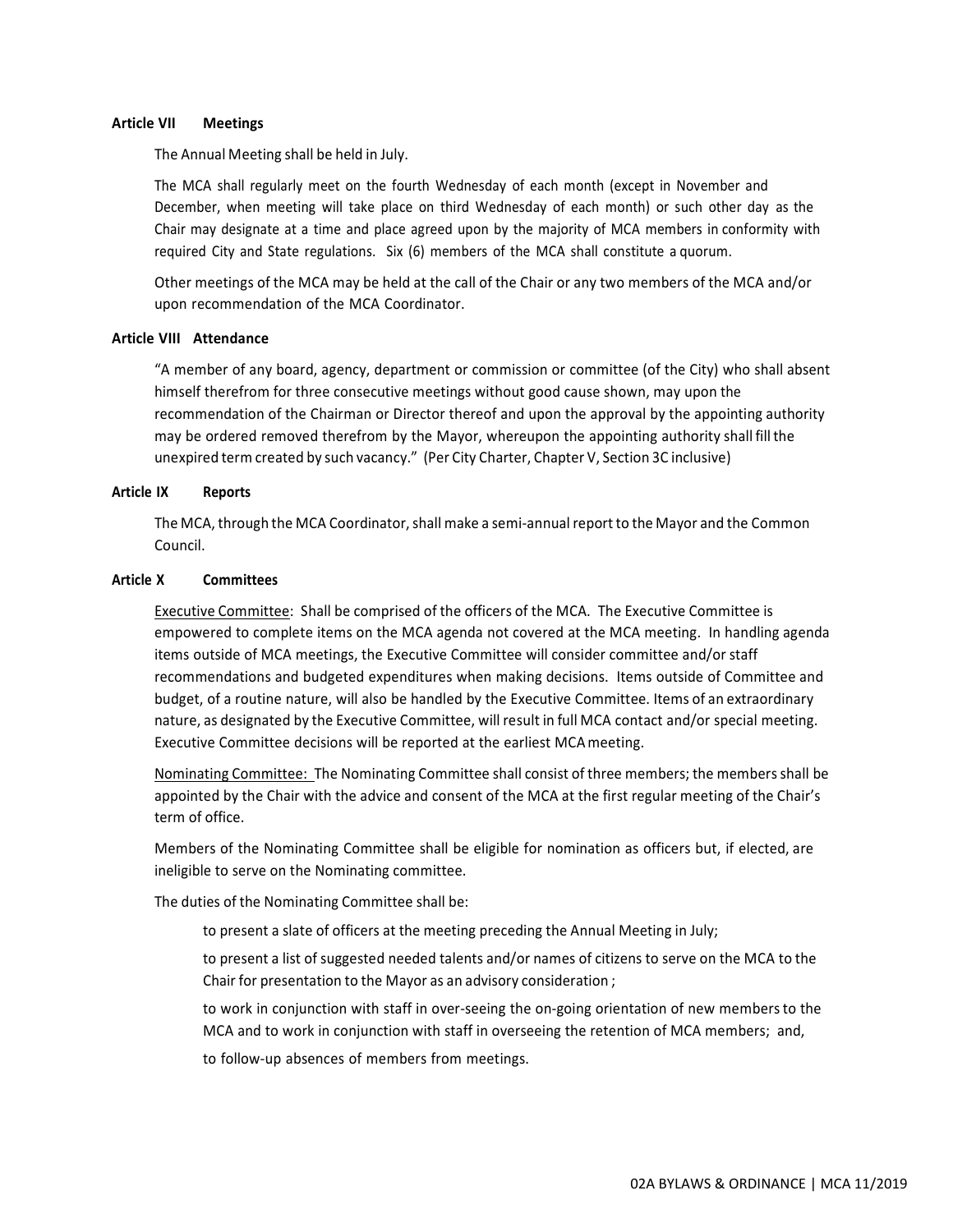General Committees: The Chair, with the advice and consent of the MCA, may appoint such committees as he/she, from time to time, may deem appropriate.

The Chair of Committees shall be by consent or vote of the committee.

Committee meetings may be called by any Commissioner of the committee and/or as recommended by the MCA Coordinator.

Committee matters will be taken up by the Executive Committee and the MCA Coordinator when committees fail to meet and function in time to meet deadlines.

Reports on committee activities – including summary, evaluation and recommendations – shall be rendered to the full MCA.

# **Article XI Duties of Officers**

Chair: Shall preside at all meetings of the MCA; shall appoint committees as required; shall serve ex officio on all committees; shall report on or request reports on MCA activities at all meetings.

Vice Chair: Shall perform the duties of the Chair in his/her absence, inability to serve or upon a vacancy.

Secretary: Shall keep an accurate record of the proceedings of all meetings of the MCA (as provided by Section 1-21 of the Connecticut General Statutes). Shall make all motions at all meetings available to the public within forty-eight (48) hours by filing them at the MCA's Office. Shall make minutes of said meetings available to the public within one (1) week by filing at the MCA Office and so provide for distribution of minutes to all Commissioners as soon after meetings as possible, but no later than two (2) weeks after said meeting.

### **Article XII Amendments**

These Bylaws may be amended by a two-thirds vote of those present at any regular meeting, provided the proposed amendment has been issued in writing to all MCA members at least one month prior to that meeting.

# **Article XIII Governing Rules**

"Roberts Rules of Orders Newly Revised" shall be the operative rulesfor MCA meetingsin addition to the Bylaws as adopted by the MCA. Neither rules shall be construed as to take precedence over existing State Statutes and/or City Codes.

\*Ad hoc: for the purposes of this document, ad hoc is defined as "used for specific or immediate problems or needs" as found in Webster's 9<sup>th</sup> New Collegiate Dictionary.

### **Information: Bylaws Background**

Founding Commission Resolution March 6, 1972 Original Bylaws Adopted December 1972 City Ordinance Founding Commission: June 1976 Bylaws Review and Adopted Changes: October 9, 1979 Bylaws Review and Adopted Changes: April 28, 1983

| <b>Bylaws Review and Adopted Changes:</b> | October 25, 1990  |
|-------------------------------------------|-------------------|
| Bylaws revised:                           | July 22, 1993     |
| Adopted/revised:                          | October 28, 1993  |
| Revised                                   | February 22, 2001 |
| Revised                                   | April 25, 2002    |
| Revised                                   | October 23, 2003  |
|                                           |                   |